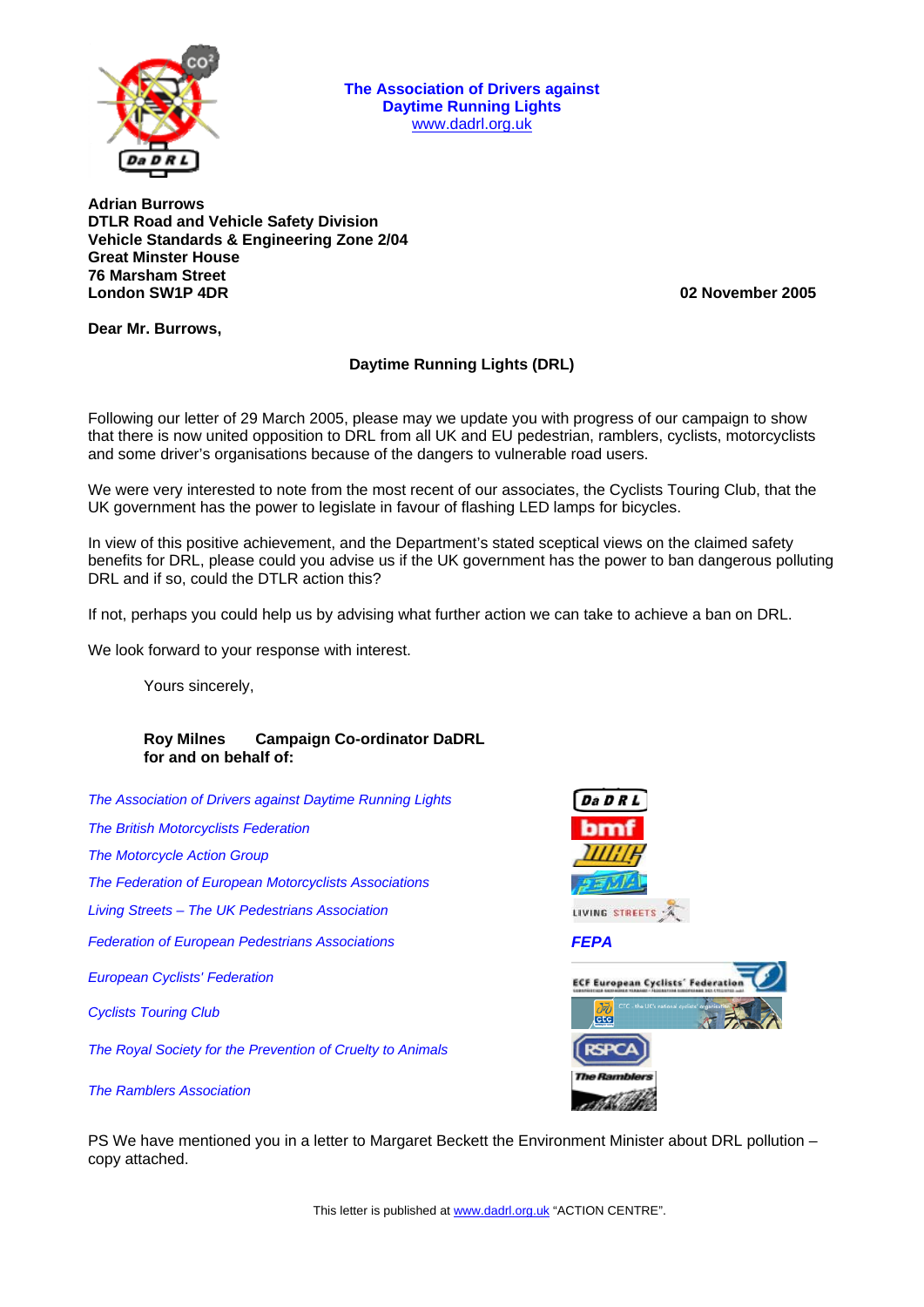

**The Association of Drivers against Daytime Running Lights**  www.dadrl.org.uk

e-mail: dadrl@btinternet.com

**Rt Hon Margaret Beckett, Secretary of State for Environment, Food & Rural Affairs Department for Environment, Food & Rural Affairs Nobel House 17 Smith Square**  London<br>**SW1P 3.JR** 

**SW1P 3JR 02 November 2005**

**Dear Mrs. Beckett,** 

## **Energy waste from vehicle Daytime Running Lights (DRL)**

It was interesting to hear you express concern on the news yesterday about the UK's difficulty in achieving it's target of a 20% reduction on  $CO^2$  emissions by 2010.

A further hindrance is that the EC are planning to mandate daytime running lights for all vehicles based on flawed academic reports trying to justify safety for drivers at the expense of vulnerable road users.

Environmentally, the use headlights in good daylight will add about 1.85 million tonnes of CO<sup>2</sup> into the UK's atmosphere (annually the UK emits around 560  $\text{MtCO}^2$ ). Tom Delay Chief Executive of the Carbon Trust, reported that the Carbon Trust helped to save 0.9 to 1.8 million tonnes of  $CO^2$  during 2003/2004, for 2004/05 the figure was 2.7 million tonnes of  $CO<sup>2</sup>$ . The use of DRL will negate the good efforts of the Carbon Trust.

From a safety aspect, there is united opposition to DRL from UK and EU pedestrian, ramblers, cyclists, motorcyclists and some driver's organisations because of the dangers to vulnerable road users.

There is no evidence that DRL give motorists extra safety, the biggest real world study conducted by US insurance organisation HILDI showed a 3.7% increase in accidents when daytime lights were adopted but this report was suppressed (Adrian Burrows of DTLR Road and Vehicle Safety Division has a confidential copy). The EC commissioned several reports to justify DRL but our experts have shown that flawed methodology was used (see [www.dadrl.org.uk](http://www.dadrl.org.uk/) 'DRL Studies') The DLTR and European Commissioners Andris Piebalgs and Jacques Barrot are aware of these problems but seem unable or unwilling to take action.

Increased safety is not achieved by lighting a car up like a Christmas tree putting vulnerable road users at risk, but as any advanced motorist will vouch: the key techniques are early perception of hazards and anticipation. Blinding other drivers with unnecessary lights destroys a driver's ability to perceive hazards.

If you are agreeable with our aims (a statement of support would be invaluable), please could you advise us if the UK government has the power to ban dangerous polluting DRL and what action could be to be taken to achieve this?